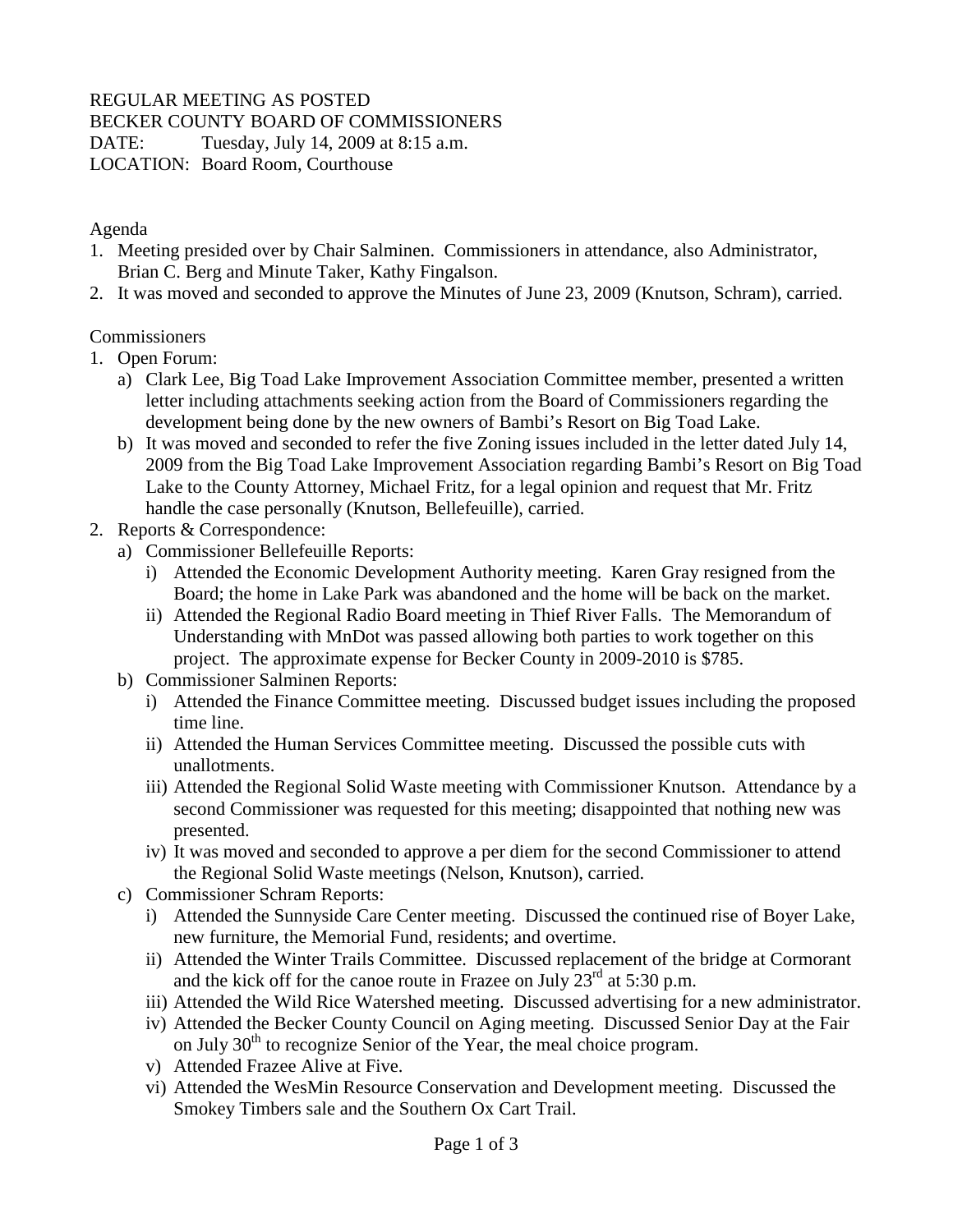- vii)Received a Development Achievement Center mailing. Their projected unallotment is down but they have new clients to level the deficit.
- d) Commissioner Nelson Reports:
	- i) Attended the Sunnyside Care Center meeting. Discussed the Watermelon Feed on Tuesday, July 21, 2009; new furniture purchased from the Memorial Fund, and as of yet they have not received any funds for housing flood victims.
	- ii) Attended the Extension Committee meeting. Mickey Okeson is the temporary 4-H Program Coordinator and she will give a presentation at a future Board meeting. They are looking forward to the Fair.
- e) Commissioner Knutson Reports:
	- i) Attended the Fair Board meeting. They will be setting up the barns for the Fair on July  $22<sup>nd</sup>$ and volunteers are needed.
	- ii) Attended the Parks and Recreation meeting. A consultant, Michael McGarvey gave a presentation.
	- iii) Attended the Highway Committee meeting. Construction project updates were presented.
	- iv) Attended the Regional Solid Waste meeting with Commissioner Salminen at New York Mills.
- 3. Appointments
	- a) There were no appointments.
- 4. It was moved and seconded to approve the attendance of Commissioner Bellefeuille at the Association of Minnesota Counties Tribal Issues Meeting on July 15, 2009 in Walker (Nelson, Salminen), carried.

Auditor-Treasurer

1. There were no licenses and permits.

Finance Committee Minutes

- 1. It was moved and seconded to approve the Claims with the addition of three over 90 day claims; Larry Knutson for \$989.16; Ryan Zettle for \$53.35, and Office of Enterprise Technology for \$900 upon receipt of written explanation for being submitted over 90 days (Bellefeuille, Schram), carried.
- 2. It was recommended by the Finance Committee to approve the Natural Resource Management request to survey County acquired land in Burlington Township by Meadowland Survey in the amount of \$1,750.
- 3. It was recommended by the Finance Committee to approve the Environmental Services requests to accept and approve Option B for \$30,205 and Option D for \$19,040 from Dennis Drewes, Inc. for construction of the Demolition Landfill and to approve Resolution 07-09-1C for the Solid Waste Assessment Fees for 2010 with no changes from last year.
- 4. It was moved and seconded to approve the Maintenance request for the purchase of a trailer in the amount up to \$3,500 in place of the previously approved shed as Becker County was unable to obtain a permit from the City of Detroit Lakes (Nelson, Bellefeuille), carried.
- 5. It was moved and seconded to approve the quote from Hoffman Dale and Swenson in the amount of \$32,850 for independent audit proposals for the next three years (Knutson, Nelson), carried.
- 6. Discussion was held on the Gravel Tax Audit, unpaid taxes, and penalties.
- 7. Discussion was held on designations and fund balance pertaining to the results of the 2008 year end designations. The policy was started several years ago and needs to be finalized.
- 8. It was agreed by consensus to hold the Budget Work Session on August 18, 2009 starting at 8:15 a.m.